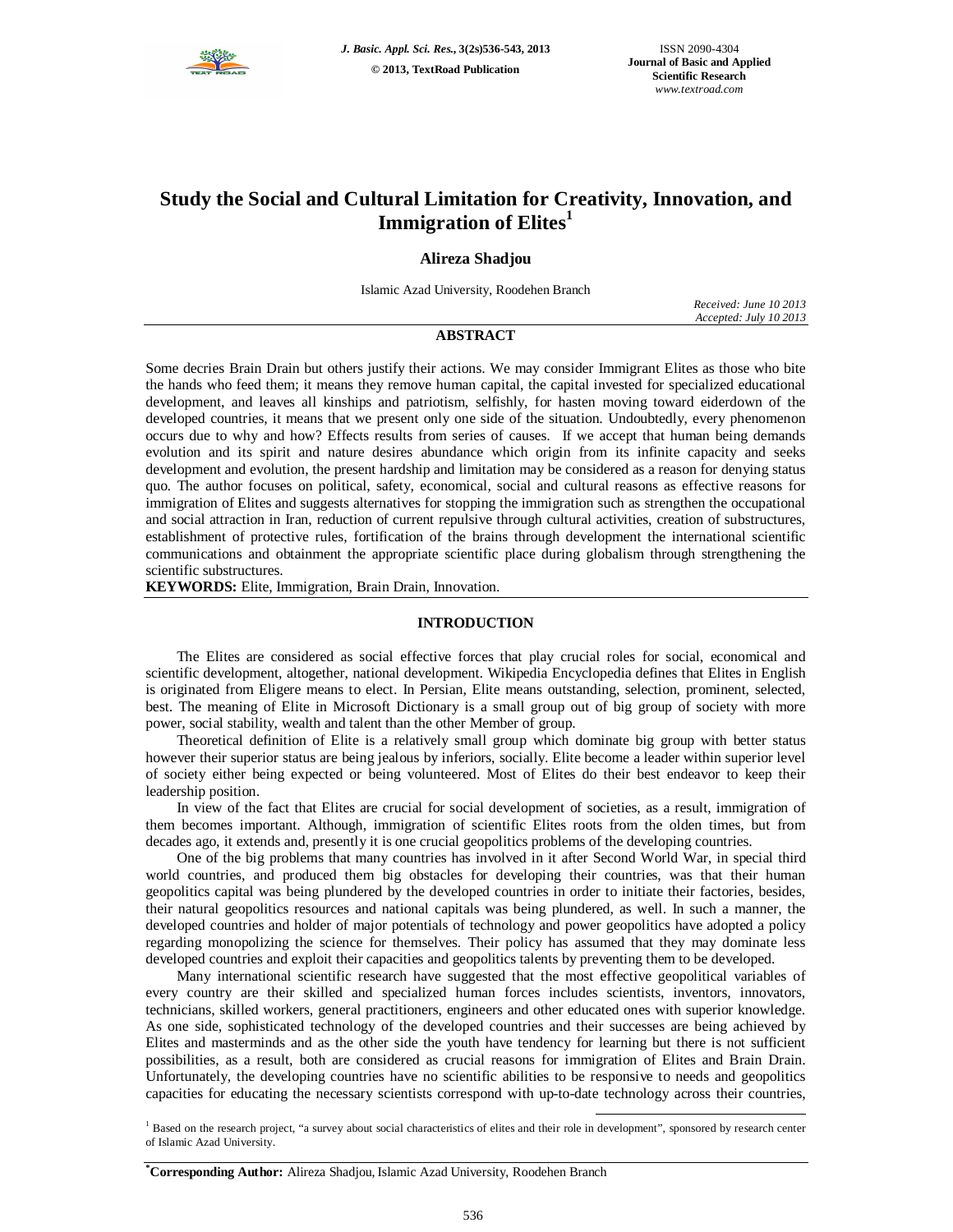therefore, they encourage their alumnae to educate in abroad for achieving the higher studies. The youth have tendency for learning prefer to leave their countries for higher education in order to return to their countries upon completion their studies for developing and elevating their countries. But, the developed countries are proficient to employ geopolitics abilities in special, specialized forces by using different ways and utilizing extensive advertisement geopolitics, since it made their economics successful, so, they supply human forces without any further investment. (Rushno, 2003: 24-26)

## **The founders of Elitism**

## **Guy Rocher Theory for Elites:**

Guy Rocher is contemporary French sociologist, define Elites:" Elites are persons and groups who are effective for historical actions since they gain powers and impact on the society or they make resolution and/or through creation of ideas, feelings, and or emotions."

#### **Theory of Mosca**

Mosca (1848-1941) the other founder of Elitism, like Parto, rejected "Mono Cause Perception of History", then identified and analyzed three theories of monist to clarify his historical approach. The mentioned theories include "Territorial", "Racial", "Economical Materialism". Mosca has rejected the mentioned theories due to their nonconformity with realities and mono linear history of human being not due to his hostility against monism.

Mosca defines political class or potential Elites as those who desires or have power of competition to penetrate on major group of people. Existence of governing minority is an extensive characteristic for all organized societies; however, social and political systems for all feudal, capitalism, slavery, communist, royal and/or democracy structures of societies are the same since Mosca believes that social and political system produce no difference for learnings of governing minority.

#### **Viewpoint of Wilferdo Parto (1848-1930)**

Parto believes that Elites have lost their superior status due to recession, fail to renew their power, fail to recruit from the folks; therefore, it is possible for them to be abandoned by the powerful opposed Elites which is so-called transformation of Elites, it apply to all classes of society whether thieves and politicians. However, continual tension occurs for society but it has no influence on social systems and realities regarding the governance of Elites remain as a fixed principle.

#### **Brain Drain**

Immigration happens as social problems when immigration from inside to outside the country is more than immigration from outside to inside the country. It is considered as quantitative sides of immigration; however, there are other critical points, which shall be taken into consideration. First of all, skilled workers mainly are labor forces immigrants, which is considered as general matter and it shall be different from immigration of Elites. Second, the immigration of specialized regards as negative matters when the country needs their specialty, as a result, to the extent that their occupational ties disconnects.

Brain Drain applies to immigration of Elites and specialists associate with forcible immigration since Drain means the land become dry as symbol of natural force somehow the immigration becomes necessity for survival and living (It means specialty and scientific survival).

There is no consensus on translation of Brain Drain. Others means it as "Hunting the Brain", "Purloin the Talents" and … The English resources prefer Brain Drain than the other terms (Voghoufi, 2002, 27)

If we consider Brain Drain as immigration of trained human forces from the developing countries to the developed countries, immigrant-dispatcher countries define it as repulsive forces in origin countries and attraction forces in immigrant-receptive countries.

Brain Drain has critical meanings of confrontation, injustice, contrariety between immigrant-dispatcher and immigrant-receptive countries. In fact, terms such as immigration of qualified, immigration of Elites, and departure of specialists may not imply distance and contrariety between origin and destination of immigration. Escape means the immigrants are dissatisfied from staying inside the origin countries since their countries fail to meet the requirements; furthermore, the immigration is unclear and clandestine due to its secretiveness nature and governors are dissatisfy from their departure. On the other hand, it includes assistants reside at inside the destination countries who assist them to leave their countries.

In fact, Brain Drain means the human capital escape. The human capital is gained upon huge investment; the human capital includes science, knowledge, specialty and skills, ability, healthiness, capability, orders and regularities are obtained from training and health of labor force results in increase the productivity of labor force within production. Human forces like scientists, engineers, specialists, skilled workers, organizational resources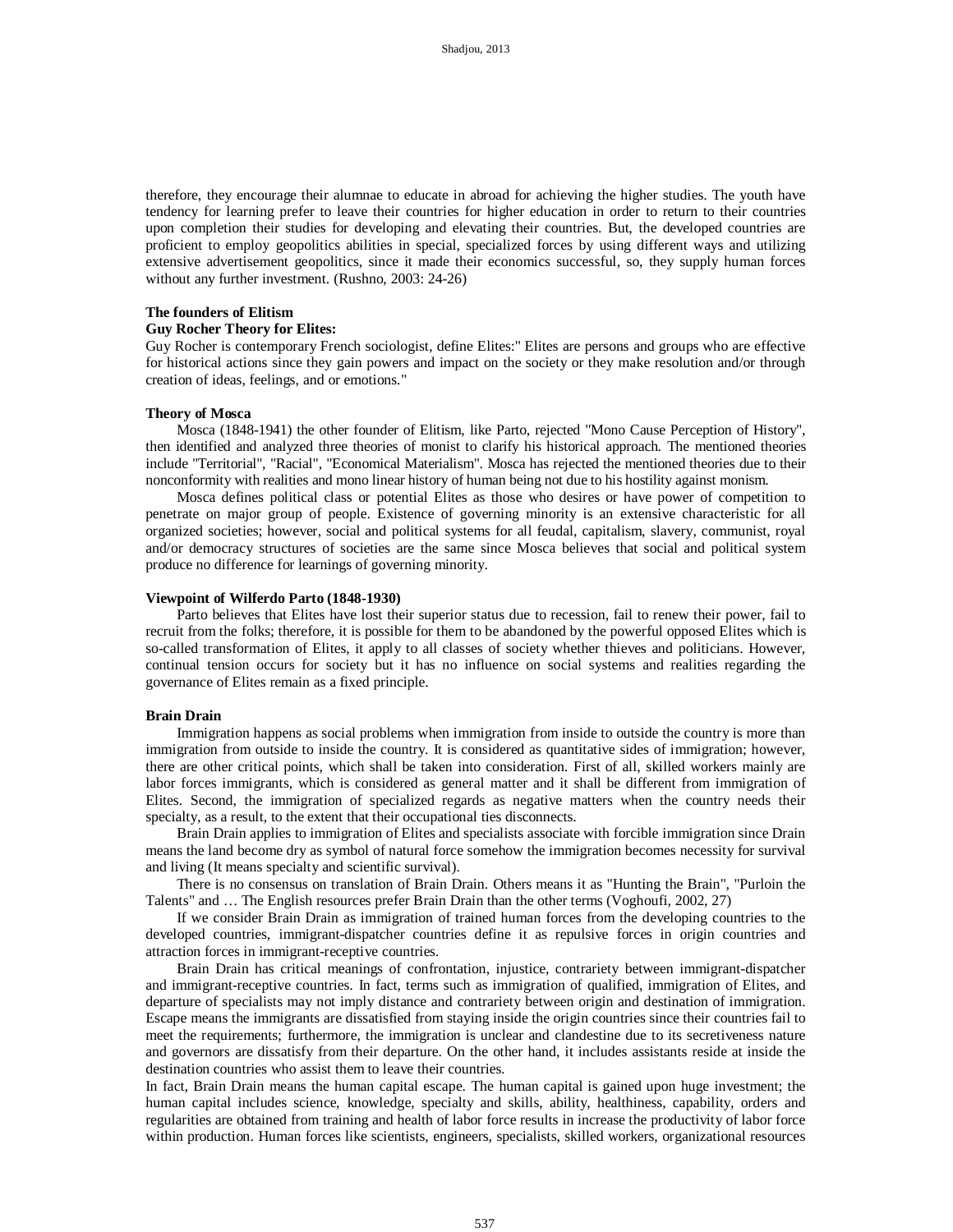are considered as human capital, therefore, when society needs science, knowledge, specialty and technical skills of human forces but they immigrate due to different reasons, it means escape of skilled workers. (Voghoufi, 2002, 29).

#### **Why Elites escape?**

The immigration of students produces 40 billion dollars annual income for Canada, it shall be mentioned that these are projects of doctor's students from other countries such as Iran, however, the mentioned projects may be sold to other countries such as Iran, It is not surprisingly that a Canadian Authority stated that they have huge income from Iranian specialists without cost for Government of Canada and Canadian (Voghoufi, 2002, 4)

If we accept that human being demands evolution and its spirit and nature desires abundance which origin from its infinite capacity and seeks development and evolution, the present hardship and limitation may deny and escape from the status quo. We may find appropriate alternative for solving the problems of immigration by evaluating the satisfaction of students from the status quo. It may be said that if students satisfy from their status quo and future more than before, It will be less probable for them to immigrate (Voghoufi, 2002, 137).

#### **Immigration of Elites**

Following reasons for Brain Drain have been found by Reports made by Iranian Cultural Affairs Administration outside Iran (Islamic Relationship and Culture Organization), the conformity of this list with other reports shows consensus of experts on the same issues:

## **Social and Cultural Reasons:**

- A- Inappropriate Social Environment.
- B- Inattention to Dignity of Science and Scientist
- C- Patterning from Abroad
- D- Scientific Level of University and Lack of the Advanced Equipment
- E- Lack of Appropriate Possibilities for Going on the Complementary Education
- F- Lack of Relationship among some of Fields with Industry of State
- G- Lack of Skilled and Experienced Professors, in Special, Technical Fields
- H- Problems such as Entrance Examination of Colleges

# **Economical Reasons:**

- A- Qualitative Difference of Living
- B- Materialistic Possibilities and Income
- C- Lack of Intellectual Safety and Inappropriate Understandings of Thoughts

# **Political Reasons:**

- A- Lack of Political Stabilities
- B- Rapid Change of Rules and Regulations
- C- Lack of Intellectual Safety and Inappropriate Understandings of Thinkers (Ebrahim Abadi, 2000, 18)

#### **Weakness of Training System of Third Countries**

Weakness of Training System of the Developing Countries due to their inappropriate educational policies results in Brain Drain and elimination of scientific geopolitics abilities. This weakness results from governing educational system of western countries on third countries as inappropriate pattern for educational system of third countries. The educational system of western countries is not responsive to social and cultural specifications of the third countries. Therefore, skills and specializations of the specialist may not be utilized since they are not employed by organizations inside their countries for their specialties, as one side, but they are employed by others not for their specialty, as the other side, therefore, they prefert to immigrate to western countries (Articles of Research and Development Seminar, 1999, 21)

#### **Foreigner Attractive Reasons**

Immigrant-receptive countries benefits from labor forces of immigrants. The economics of many of Industrial countries depends upon cheap labor force of immigrants. Immigrants are being employed by agricultural and constructional departments or restaurants, hotels or being employed for taking care of advanced ages, cleaning or housekeeping. European Union have established residency limitations for other countries, therefore, it worsen the situation of immigration and illegal work. In fact, they discuss that the immigrants imposes themselves to the more developed countries but not only they ignore the reasons of immigrations such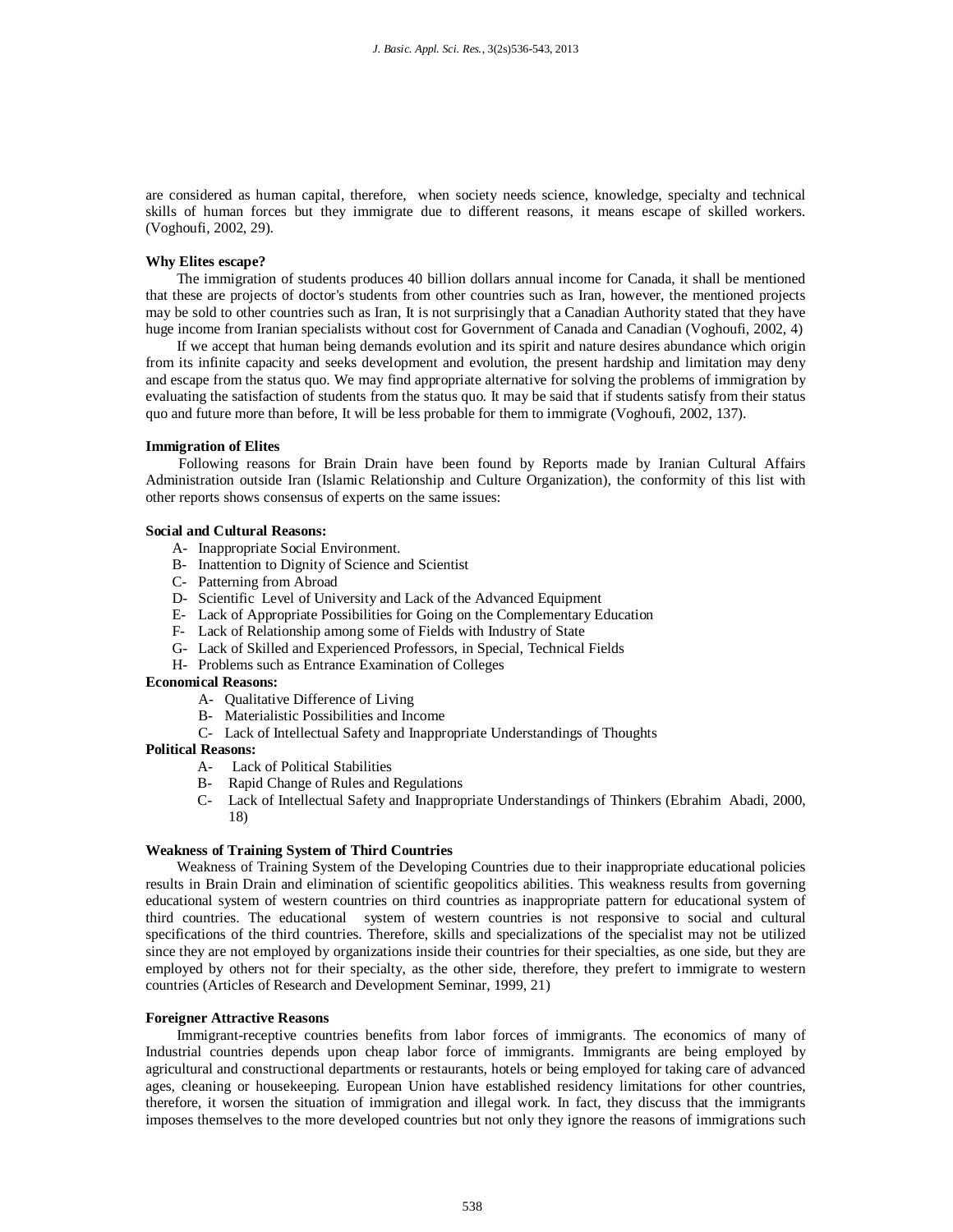as global economical relationship but also they ignore to many plentiful interests for dealers due to legal and illegal immigration (Shahrzad News)

Foreigner attractive reasons include occupational safety, educational possibilities, individual freedoms and etc… (Ebrahim Abadi, 2000, 19). Two of mentioned reasons shall be considered more than the others:

# **1. Globalism**

Hasty process of Globalism in culture, politics, and economics fields has mainly influenced on the following components:

- 1. Disappear previous economical, cultural and political borders and form new environment in which nationality loses its importance and people have no loyalty to their nationality.
- 2. Deregulate the international ties, in special, financing and economical fields.
- 3. Weaken the current cultures and identities within national governmental frames and forming new political self-awareness.
- 4. Rapid advancement of new communication technology and get close the time and place and transform the environment.
- 5. Rapid change and transfer of social relationship and elimination of inside and outside borders, relatively.
- 6. Curious interaction of human being with new matters and mutual nascence and rethinking of concepts and relationships.
- 7. Simultaneous development of reproduction and process of equalizing.
	- As far as the commencement of new processes and appearance of chances are apparent, firstly, the immigration of Elites and specialists may be result of forming this new process, secondly, these changes are forcible and third countries have least contribution on forming these changes, therefore, confrontation with forming these changes are not responsive, thirdly, the immigration of Elites may be faded upon confrontation with these huge transfer and it is considered subclass from its global dimensions, fourthly, there is difference between nature of alternative which shall be suggested for establishing balance and obtainment the appropriate place for country within these transfers with the current alternatives.

## **2. Inattention to Dignity of Science and Scientist**

Dignity of one social class may be studied by two indications:

- 1. Partnership of the same class for making decisions.
- 2. Enjoyment of material blessing and possibilities appropriate with occupational positions.
	- Many experts believes that dignity of thinkers and professors of universities within two past decades has been tangibly decreased free of its reasons. If a person feels that his/her dignity is being decreased, he/she have powerful incentive for immigration to social environment with better conditions. So if we accept the above view, Ted Robert Ger defines it as "Relative Deprivation Feeling". Relative Deprivation influenced from psychological reasons results from weakness policy of policy makers with characters and identities of the people. This component endangers "Human Safety" as the principal nature so person prefers to immigrate for restoration Human Safety and change the social environment.

The reasons of immigration are a little bit different for youngsters. To reach the ideals, to be different than the others, ambitiousness, vaulting ambition, curiosity and… are basic reasons and motivations for immigration of youngsters. (Ebrahim Abadi, 2000, 20 & 21)

# **Policies and Solutions for Preventing the Immigration of Elites**

- 1. To avoid from encouragement and advertisement, remove basic obstacles, create appropriate fields for returning them or cooperating with them inside State.
- 2. To pay attention to special conditions of people and ignore equal attitude with all Elites and specialists (separation of individuals, cultural and scientific conditions)
- 3. The necessity of coordination wholly between all concerned organizations such as safety, economical, political and cultural organizations
- 4. To anticipate different choices such as scientific cooperation and relationship, besides choices such as return to homeland and reverse immigration.
- 5. To pay attention to establishment of effective substructure and appropriate budget.
- 6. To strengthen managing the finance and specialization
- 7. To strengthen law-abiding and substructures of social safety (Hossein Ebrahim Abadi, 2000, 31)

### **Alternatives and Executive Actions**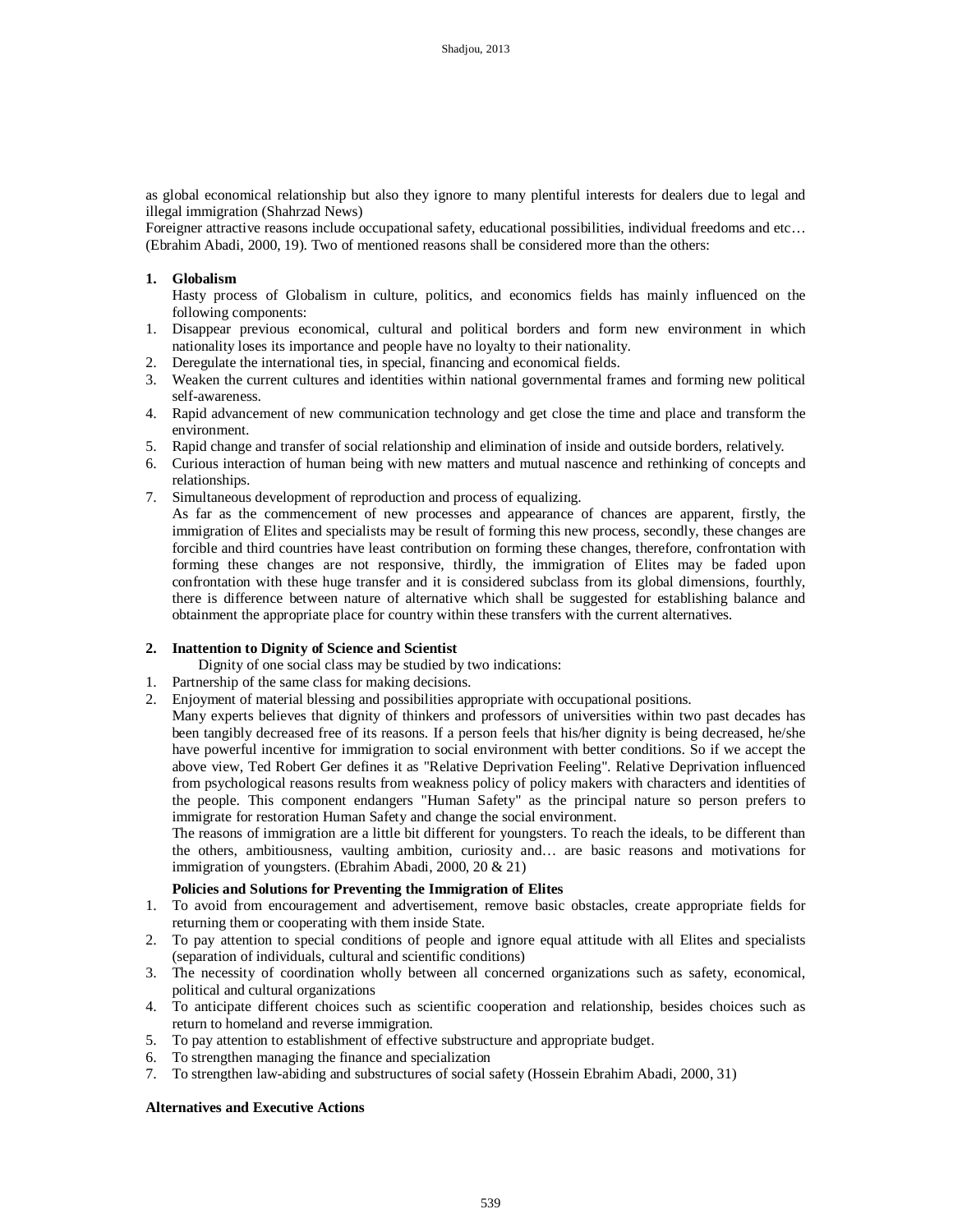If we consider reasons of forming the immigration of Elites and views of social and cultural councils members, a composition of model method "attractive-repulsive" and become ready for globalism is the principal alternative for preventing it and confront with it. The mentioned alternative has three segments:

- 1. To strengthen occupational and social attractions inside the country and reduce the current repulsive through cultural activities, and establish substructure and enact supportive rules.
- 2. To strengthen the flow of brains through development international scientific relationships.
- 3. To reach appropriate scientific place coordinate with globalism through strengthening scientific substructures (Ebrahim Abadi, 2000: 31 & 32)

## **METHOD OF RESEARCH**

The research is adapted from archive, information of library, magazines, deeds and documents, instructions, current rules of State, internet, and interview with Authorities of the relevant organizations.

The social background of Brain Drain is the weakness of social relationship and its governing principles, the economical background of Brain Drain is "Shortage of Human Forces", the political background of Brain Drain is "Weakness of Government and Political Systems", and the cultural background of Brain Drain is "Deficiency of Cultural Training". Geopolitics matters of Specialists and Elite's immigration to the abroad as a social impairment has being spreading since 1960s in Iran. However, it has been reduced until completion of imposed war, tangibly, upon victory of Islamic Revolution and reliance upon profound essence of cultural and religious geopolitics (Reshnou, 2003, 26-31)

#### **Findings of Research:**

#### **Statistics Regarding Immigration of Elites**

Based upon report made by Money International Fund, Iran has obtained the  $1<sup>st</sup>$  place regarding immigration of Elites among 91 the developing and not developing countries. Money International Fund reported that one hundred eighty thousand educated Iranian leave Iran in order to find better life and job, annually. Furthermore, the existence of one hundred eighty thousand elites from Iran means existence of 50,000,000,000/- \$ from Iran. It indicating that two hundred fifty thousand Iranian engineers and physicians and one hundred seventy thousand highly educated Iranian are living in America and upon report made by Passport Office around 2.3 persons holder of doctor's degree and 15 persons holder of master's degree and many with bachelor's degree immigrated from Iran in 2008, daily. If we assume that the mentioned statistics made by Money International Fund regarding loss of 50,000,000,000/- \$ resulted from existence of elites is correct, It means that we suffer financial and economical loss equal with income from sale of oil. (hamseda.ir)

Galop Institution has reported that 700,000,000/- people in 135 countries are going to immigrate to the other countries, as per opinion of 260,000/- persons since 2007 until 2009. 38% of adults in Southern African have the most tendencies toward immigration and 10% of adults in Asian countries have the least tendency toward immigration. U.S.A. is standing at the  $1<sup>st</sup>$  place regarding the most popular country for  $165,000,000$ persons who have a tendency toward immigration. Then Britain, Canada and France are standing at the 2<sup>nd</sup> place regarding the most popular countries for 45,000,000 persons for each of them. Spain, Saudi Arabia, Germany and Australia are the standing after them. (French News, 2009)

Immigration of Elites and Brain Drain is considered as danger for most critical part of strategic and geostrategic part of the developing countries. The future of the developing countries depends upon cooperation of the graduates. It means whatever prevents appearance and development of this strategic and critical class or result in loss of them; it will damage one of the most important production resources. The more advance economics, the more need for this resource of wealth.

It is noteworthy to state that the immigration of Elites and specialists of the developing countries happens when they are most active, means, upon they complete their study, it has to be taken into consideration since the immigrant-receptive countries complete their geopolitics capacities and the immigrant-dispatcher countries fall behind and their geopolitics capacities are destroyed.

If we consider that third countries have invested a great amount of money in order to train Elites and provide strategic grounds, we will understand that immigrant-receptive countries make profit of immigration of Brain Drain and Elites. U.S.A. has profited more than 100,000,000,000/- \$ within past 30 years due to immigration of Elites as well as it has saved 5,000,000,000/- \$ since 1970 until 1977 because it was not necessary to train them. A study made by Government of U.S.A. estimated that the developing countries has sustained a loss to the sum of 320,000,000 \$ for training the immigrants in 1972 but America has profited the sum of 883,000,000 \$ from saving costs of development the capacities and educational grounds.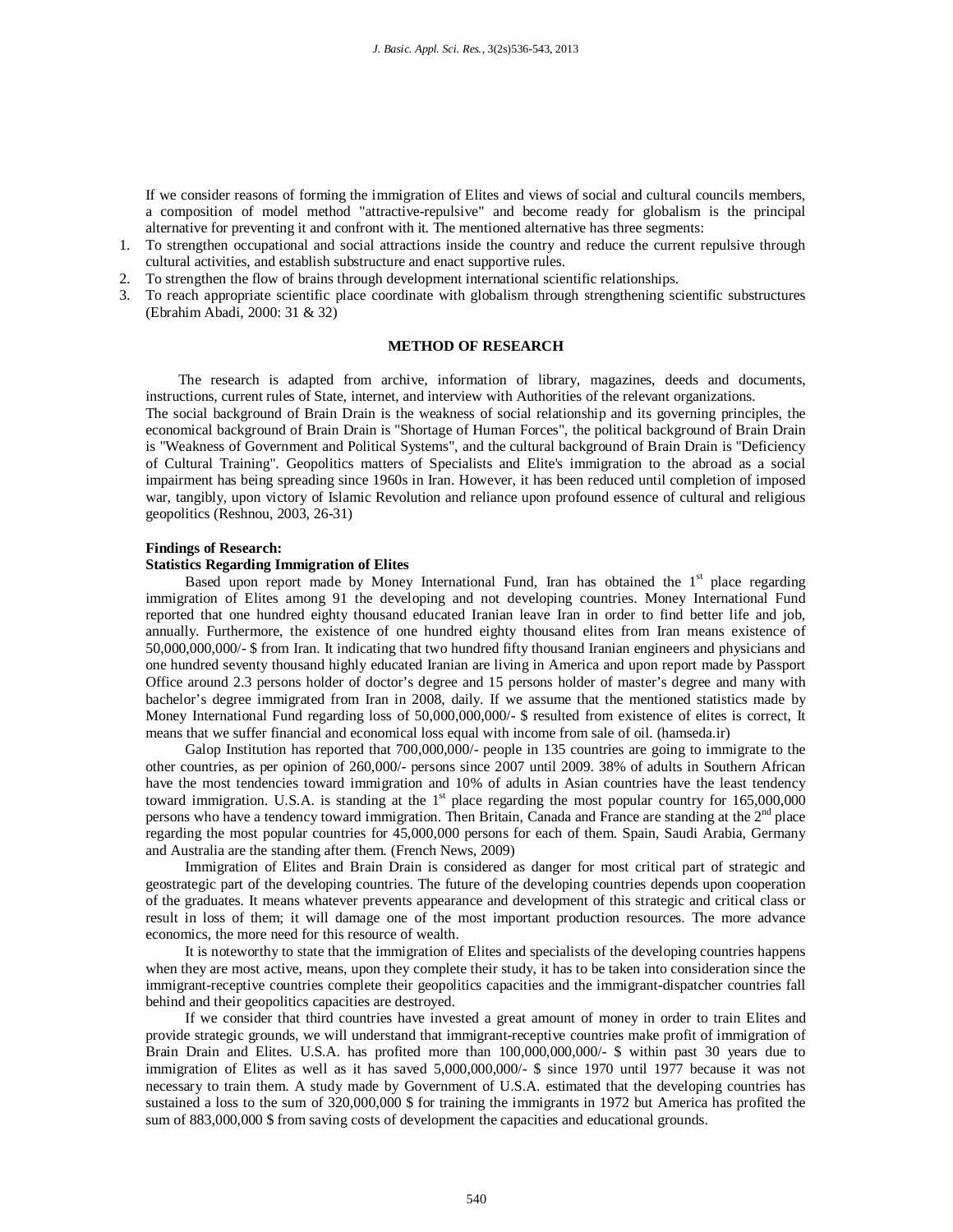The immigration of Elites and Specialists to the abroad has appeared since 1960 when thinkers, specialists and experts of the developing countries immigrated to U.S.A., Canada, and Western Europe. The principal capital of the developing country is their specialized human forces which will be used by the developed countries against nothing, the developing countries lost huge amount of dollars due to immigration of Elites and Brain Drain. Industrial countries has economically calculated that they save one million \$ upon admission of a graduate, holder of doctor or master's degree. Therefore, however third countries enjoy from 80% population of the world but they control over 20% income of world and may produce 1% science.

Upon information made by Money International Fund, 238,000 & 165,000 & 105,000 educated persons have immigrated from India, China and Iran, respectively, to the U.S.A. furthermore, it shall be mentioned the mentioned statistics is outside than 300,000 Iranian immigrants with elementary education, 41,000 Iranian immigrants with high school diploma who have immigrated to U.S.A. Most of Indian immigrants are Christians since their schools and universities are managed by English systems, so we conclude that religious and language are considered as two important factors for immigration (Goudarzi, Mohsen, 26). The result of this study for 61 less developed countries indicates that the educated people are the most class of immigrants. Upon this study and the latest statistics issued by Money International Fund, Iran has gained  $1<sup>st</sup>$  place among 61 developing countries for Brain Drain, in such a manner that 18 persons holder of master and doctor degree leave Iran, daily.

## **Classification of Iranian Immigrants Elites**

# *1. Outstanding Specialists of Iranian Immigrants*

A) Students have utilized foreign exchange allowance but stayed in the destination countries.

B) Independent students except from the winner of Olympiads and entrance exam of universities, those had left Iran with their own money and never returned.

C) Elites of Olympiads and holder of high ranking of entrance exam of universities, those had left Iran either utilized as recipient of scholarship of universities and research centers or spent their own money and never returned.

D) Students utilized from scholarship and never returned upon completion their studies.

E) Specialists, Professors, and Researchers have left Iran, in special, upon victory of revolution, since they had felt insecurity for their point of view of politics, mainly.

F) Specialists, Professors, and Researchers have left Iran, due to economical, cultural, specialized and scientific reasons, mainly.

## *2. Typology Division of Iranian Elites Immigrants*

Typology of immigrants is trisected as follows, for the other division:

A) First immigrants are those immigrants have left Iran due to geopolitics and political reasons results from victory of Islamic Revolution; they have asserted that they immigrated due to their relative objection and/or clash of their ideas which may not be settled. They are both radical opposition and reformist opposition.

B) Second immigrants are those immigrants have left Iran due to cultural and social reasons and expatriate Iran since their behaviors are incompatible with values governing on politics of the Islamic Republic of Iran. They are involved in publishing books, publications, holding mass media and produce music, poem and literature as well as establish research centers regarding Iran, training, educating, and etc.

C) The third groups are immigrants who have left Iran in order to promote their science and job.

Tripartite commission have founded by David Rockefeller the head of Chase Manhattan Bank, Zbigniew Brzezinski , consultant of Carter for safety affairs and other sympathetic "high-ranking non-public citizens" in 1973. Commission had more than 200 members in 1973 but now it has 300 members including commercial, banking, governmental, scientific, media, and conservative international associations and conservative workers. (Oscaler, Hali, 1993, 18)

"Tripartite" term apply for principal of beliefs of this commission regarding managing the world. (Oscaler, Hali, 1993, 19)

## **CONCLUSION**

Immigration of Elites and Brain Drain is considered as danger for most critical part of strategic and geostrategic part of the developing countries. The future of the developing countries depends upon cooperation of the graduates. It means whatever prevents appearance and development of this strategic and critical class or result in loss of them; it will damage one of the most important production resources. The more advance economics, the more need for this resource of wealth.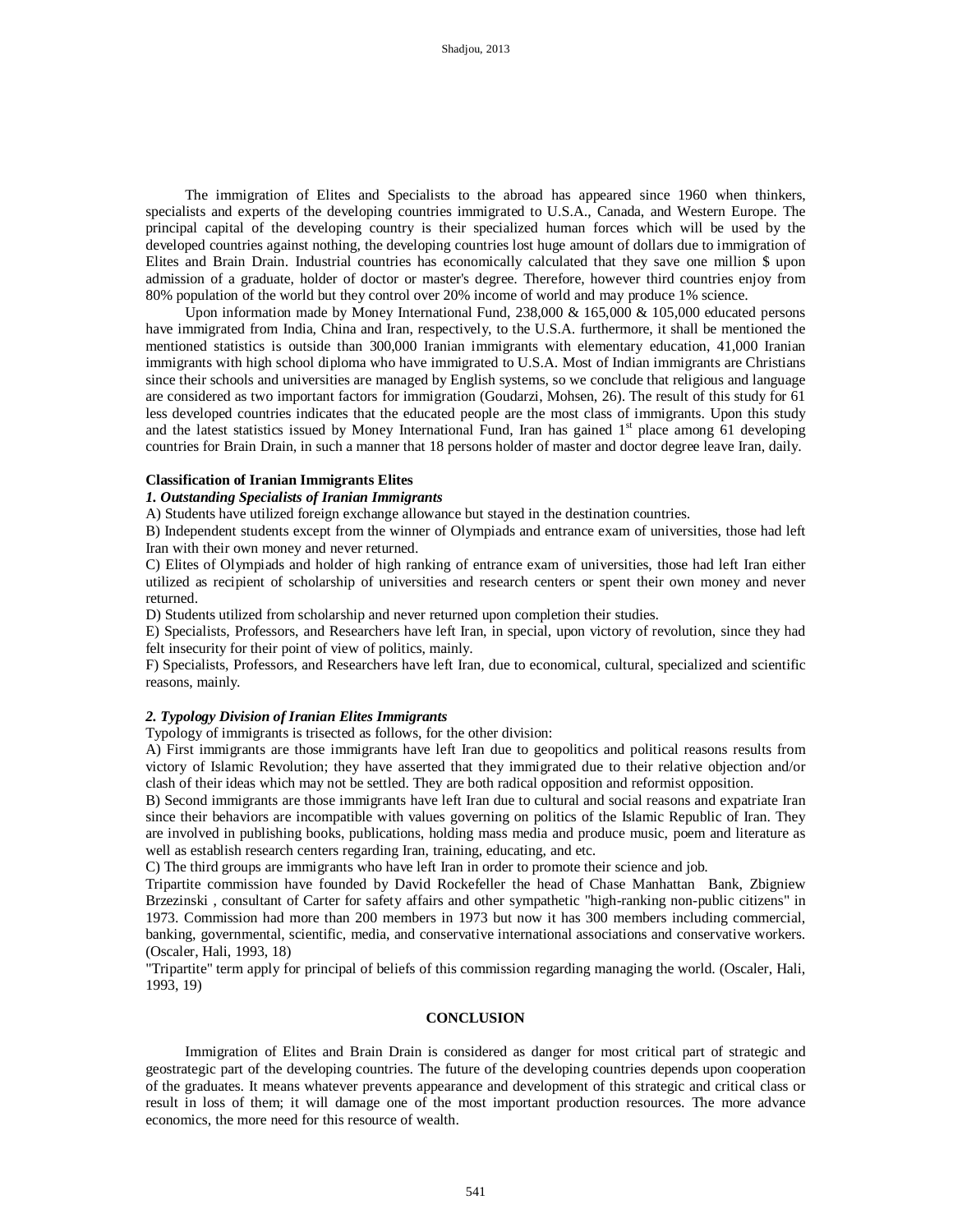It is noteworthy to state that the immigration of Elites and specialists of the developing countries happens when they are most active, means, upon they complete their study, it has to be taken into consideration since the immigrant-receptive countries complete their geopolitics capacities and the immigrant-dispatcher countries fall behind and their geopolitics capacities are destroyed.

The alternative suggests for stopping the immigration such as strengthen the occupational and social attraction in Iran, reduction the current repulsive through cultural activities, creation of substructures, establishment of protective rules, fortification of the brains through development the international scientific communications and obtainment the appropriate scientific place during globalism through strengthening the scientific substructures.

#### **REFERENCES**

1. ashofteh, Amir. (1346). Cultural Planning and Economic Development, Tehran University, pp. 9.

2. Abrahymabady, Hussein. (1379). Brain Drain. Tehran, Dftrmtalat and the Social and Cultural Planning Office of Science, Research and Technology.

3. Office of Student Affairs and stock. (1383). Brain Drain Report, Ministry of Foreign Affairs.

4. Department of Cultural and Public Affairs Parliament. (1383). Introduction to Parliament, Volume VII.

5. Department of Cultural and Public Affairs Parliament. (1379). Introduction to Parliament, Volume 6.

6. Assadi, J.. (1385). Escape the brain and not the brain drain, Monthly Report, No. 56.

7. Asklar, Holly. (1372). S·hjanbhgrayy, translation: doctor Ahmed Dvstmhmdy, Tehran, Ministry of Culture Publishing Organization.

8. Imam Khomeini. (1374). Dignity and authority of the supreme leader (Ayatollah Vending translation), Tehran, Ministry of Culture Publishing Organization.

9. Ansari, Mehdi. (1386). Nkhbhprvry Political Justice Institute Press.

10. Publication Management and Planning Organization. (1381). News magazine program, the first year of issue, page 9.

11. Batamvr T Wireless. (1371). Elites and Society, Translated by Ali Tayyab, Tehran, Tehran University Publications and Printing.

12. Berman, Edward. (2007.) Control cultures, p 254.

Two. Mobilization, AR. (1386). Monitoring of enjoining the good and forbidding the evil elite.

13. Analysis of the problem of brain drain. (1378). Office of Cultural Affairs of the Iranian Diaspora.

14. AFP. (November 3rd 2009). Millions worldwide would like to switch countries.

15. Slab. Yu Seong. (1381). Political culture and political development, comparative study of South Korea and Iran, Tehran, The Green House.

16. Dehkhoda AA. (1343). Dehkhoda, Tehran University Press, 947 p.

17. Zakir Salehi, GR. (1388). Frabkhshy national document preparation conditions and utilize only the elite, Tehran, Institute for Research and Planning in Higher Education.

18. Rshnv, the prophet of God. (1382). Geopolitical elite desert.

19. Iranian newspaper. (1381). Number, 2187, the eighth year, page 12.

20. Roche, Gay. (1366). Social change Nshrny translation: M. Vossoughi doctor.

21. Roche, Gay. (1370). Social change, Reed Publishing, Tehran.

22. Saidi, A.. (1364). East Persian Culture, p 245.

23. Saif Ali Akbar. (1385). Educational Psychology, Psychology of Learning and Teaching, Fifth Edition, published by the Institute informed.

24. Saif. AA. (1386). Modern educational psychology, psychology of learning and teaching, Sixth Edition, publishing era.

25. Shahrzad, color, gender migration.

26. Sunrise, A.. (1376). Brain drain, brain gain and brain circulation attract, Scientific Research Centre.

27. Abbaszadegan, SM. (1379). The brain drain in Iran, a newspaper reported Monday.

29. Ezzati, E.. (Spring 1381). Geopolitics in the twenty-first century, the Press, p 95.

30. Amid Hassan. (1337). Amid Culture, Tehran: Library of Ibn Sina, p 273.

31. Brain drain. Who wins? . (1363). Selected economic, social, No. 31, pp. 18.

32. Abdulsalam, Din. (1379). Essay on the phenomenon of Iranians abroad, Hyatnv newspaper.

33. Sporadic reports from multiple news outlets nationwide. (1378-1385).

34. Department of Education rules and regulations. (1372-1286).

35. Moin, Mohammad. (1342). Persian culture specific, Tehran: Amir Kabir, Volume 4, page 4686.

36. Peacemaker, dawn. (1385). Corporate elitism, printing, publishing songwriter balladry.

37. Obedient, Venus. (1378). Compare the role of elites in the process of modernization of Iran and Japan, the